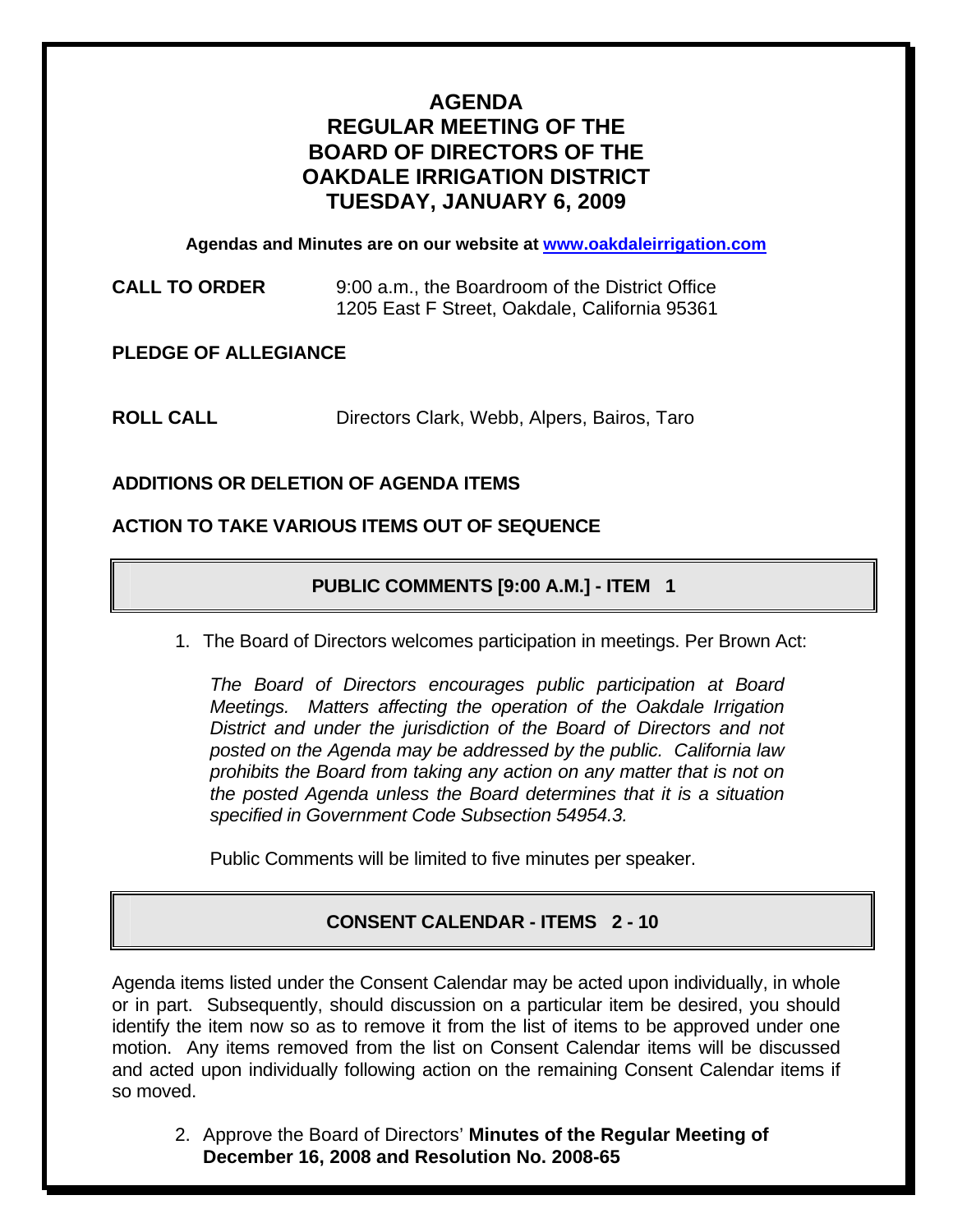- 3. Approve **Oakdale Irrigation District Statement of Obligations**
- 4. Approve **Chief Financial Officer's Report for the month ending November 30, 2008**
- 5. Approve **Resolution Regarding Application for a Grant from the United States Bureau of Reclamation Challenge Grant Program: Water Marketing and Efficiency Grants for Fiscal Year 2009**
- 6. Approve **Abandonment of a Portion of the Cometa Drain and Reimbursement of Encroachment Agreement Application Fees (APN: 207-012-002 – te Velde)**
- 7. Approve **Work Release to Professional Services Agreement 2008-PSA-008 to Giuliani and Kull for General Engineering and Design Services**
- 8. Approve **Work Releases to Professional Services Agreement 2006-PSA-003 to Provost & Prichard for General Engineering and Design Services**
- 9. Approve **Amendment Nos. 02 and 03 to Work Release No. 05 to Professional Services Agreement 2006-PSA-005 to CH2M Hill for CEQA and Environmental Permitting**
- 10. Approve **Request Authorizing General Manager to Execute all Work Releases to Professional Services Agreements for General Engineering and Construction Management Services for 2009**

# **ACTION CALENDAR – ITEMS 11**

11. Review and take possible action to **Cancel the Board of Directors Meeting of the Oakdale Irrigation District Meeting on February 3, 2009 and Schedule a Special Board Meeting for February 2, 2009**

### **DISCUSSION - ITEM 12**

12. Discussion of **Bond Credit Rating and Potential Tax Exempt Bond Issuance**

### **COMMUNICATIONS - ITEM 13**

- 13.**Oral Reports and Comments**
	- A. **General Manager's Report on Status of OID Activities**